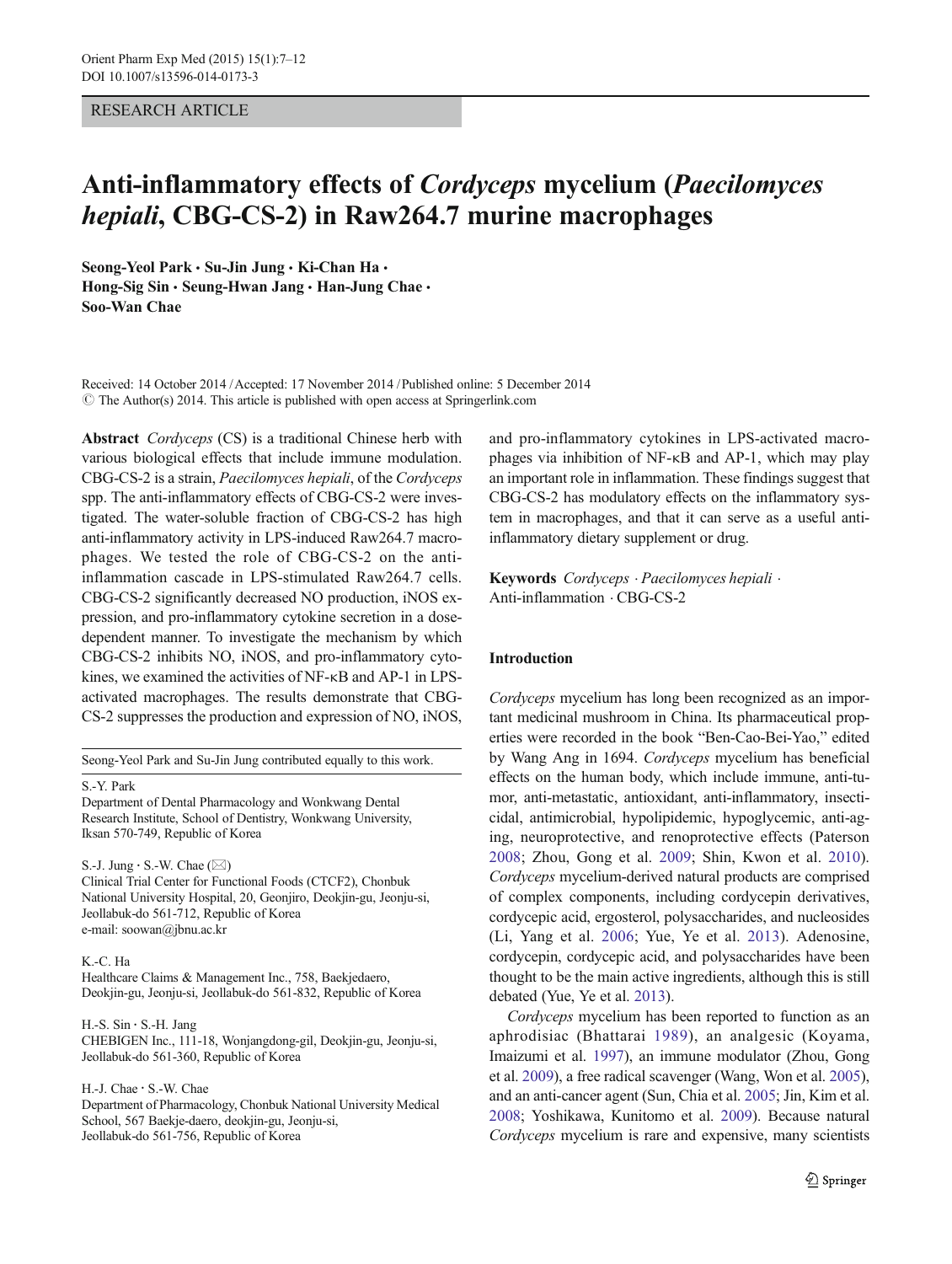have examined its life cycle with the aim of developing techniques for the isolation and culture of fermentable strains.

Paecilomyces hepiali (PH) is a derivative of Cordyceps sinensis (CS), a fungus that has been shown to have anticancer and pro-apoptotic effects. This strain was one of the best known CS derivatives (Buenz, Bauer et al. [2005\)](#page-4-0). Some studies have shown that PH can inhibit tumor proliferation, invasion, metastasis, and neovascularization; induce apoptosis; reverse drug resistance; and enhance immunity (Ng and Wang [2005](#page-4-0); Wang, Won et al. [2005\)](#page-5-0). Despite these reports on the inhibitory potential of PH on immune modulation, there have been no conclusive reports thus far on the mechanisms responsible for PH-mediated anti-inflammatory effects in macrophages.

Moreover, most of the aforementioned studies used only active ingredient extracts of mycelia. When the cultured mycelium was dissolved in water, most of the mycelium was precipitated. Only a small portion of the mycelium dissolved into the water, which is referred to as the extracted active ingredient of mycelium. Thus, the active ingredient portion was in a very highly concentrated form, relative to the total mycelium. However, for general applications of these mycelia, the water-soluble form was employed, not the highly concentrated form, as was the case for the experimental conditions.

Thus, in the present report, we examined the antiinflammatory effects of CS mycelium (Paecilomyces hepiali, CBG-CS-2) using water-soluble fractions on murine macrophage Raw264.7 cells.

## Materials and methods

# Preparation of water-soluble fraction of CBG-CS-2 from Cordyceps mycelium (Paecilomyces hepiali)

Cultures of fruiting bodies of Paecilomyces hepiali were identified and supplied by Chebigen Inc. The dried powder of mycelium was dissolved in distilled water for 2 h at room temperature. After 2 h, the solution was centrifuged at  $10,000 \times g$  for 1 min and followed by discarding of insoluble pellets. The water-soluble supernatants were filtered and named 'the water-soluble fraction of CBG-CS-2'. The concentration of 'the watersoluble fraction of CBG-CS-2' used in this study is represented as the concentration obtained during the preparation of mycelium solution initially, indicated by the mark 'S', e.g., 500S μg/ml. For example, as we dissolved 500 μg of mycelium powder in 1 ml of distilled water and get 'the water-soluble fraction of CBG-CS-2' after centrifugation, the concentration of 'the water-soluble fraction of CBG-CS-2' was 500S μg/ml.

Cell line and culture conditions

Mouse macrophage Raw264.7 cells were purchased from the Korean Cell Line Bank (KCLB, Korea). Raw264.7 cells were cultured in DMEM supplemented with 10 % FBS (Gibco) and antibiotics (penicillin/streptomycin) at 37 °C in a humidified culture chamber containing  $5\%$  CO<sub>2</sub>.

## Crystal violet viability assay

A crystal violet assay was applied to measure cytotoxicity. Crystal violet stains the nuclei of cells. This assay identifies live cells that adhere to the culture vessel.  $2 \times 10^5$  cells per well were seeded with various concentrations of CBG-CS2 extract in 48-well culture plates. After overnight culture, culture medium was removed and 0.5 % crystal violet in 2 % formaldehyde was added to each well for 10 min. Excess stain and dead cells were removed by washing with tap water and the stain was dissolved using 1 % sodium dodecyl sulfate (SDS) before determining its optical density at 595 nm.

## Measurement of NO

The amount of NO produced by mouse macrophages was measured with the Griess reagent system (Promega) in cell culture supernatant. NO detection was performed according to the manufacturer's instructions. Briefly, 50 μl of sulfanilamide solution was added to an equal volume of the cultured supernatant with various concentrations of CBS-CS2 extract and LPS. After incubation for 10 min, 50 μl of NED solution was added and incubated an additional 10 min. The value of NO production was detected as optical density at 550 nm.

## Cytokine assays

The amount of TNF- $\alpha$  in the culture supernatant of Raw264.7 cells was measured using a Quantikine ELISA kit (R&D Systems). The cells were treated with various concentrations of CBG-CS2 extract in the absence or presence of LPS (1 μg/ml) at 37 °C in humidified air with 5 %  $CO<sub>2</sub>$ . Subsequently, the supernatant of culture was assayed according to the manufacturer's instructions.

## Western blotting

Equal amounts of each cell lysate were electrophoresed on sodium dodecyl sulfate-polyacrylamide gels (SDS-PAGE), after which resolved proteins were transferred to polyvinylidenedifluoride (PVDF) membranes. The membranes were incubated with iNOS primary antibody (Santa Cruz) diluted in TBST (20 mM Tris, 134 mM NaCl, 0.02 % Tween 20). The primary antibodies were then probed with horseradish peroxidase-conjugated secondary antibodies and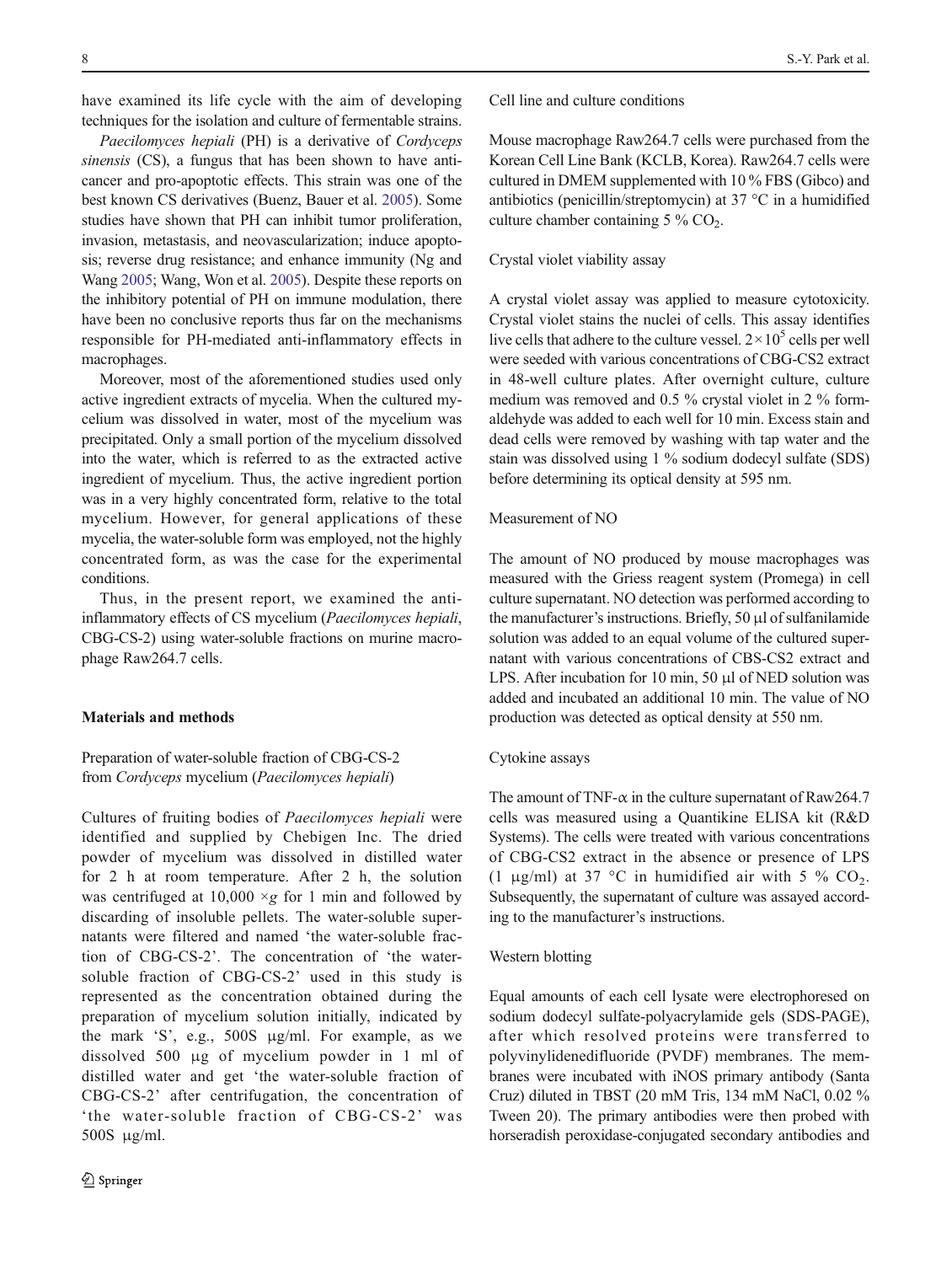visualized by exposure to an enhanced chemiluminescence reagent.

## RT–PCR for iNOS, TNF-α, and IL-6

For RT–PCR analysis, RNA was extracted using TRIzol reagent (Invitrogen Life Technologies), and complementary DNA was prepared with a SuperScript III First-Strand synthesis system (Invitrogen Life Technologies) according to the manufacturer's instructions. The iNOS primers were: forward (5′-GCA GAA TGT GAC CAT CAT GG-3′) and reverse (5′- ACA ACC TTG GTG TTG AAG GC-3′). The TNF-α primers were: forward (5′-TAC TGA ACT TCG GGG TGA TTG GTC C-3′) and reverse (5′-CAG CCT TGT CCC TTG AAG AGA ACC-3′). The IL-6 primers were: forward (5′- CCG GAG AGG AGA CTT CAC AG-3′) and reverse (5′- GGA AAT TGG GGT AGG AAG GA-3′). Mouse iNOS, TNF- $\alpha$ , and IL-6 mRNA expression were quantified using istar Taq (iNtRON Biotechnology) and their relative expression was determined by normalizing the expression of each target to mouse glyceraldehyde 3-phosphate dehydrogenase (GAPDH; forward 5′-ACC ACA GTC CAT GCC ATC AC-3′, reverse 5′-CAC CAC CCT GTT GCT GTA GCC-3′). Amplification was conducted in a total volume of 20 μl for 30 cycles of 10 s at 95 °C, 10 s at 60 °C, and 30 s at 72 °C. Samples were run in triplicate.

## Transfection and luciferase reporter assay

The response regions of the NF-κb (5′-TGGGAATTT CCGGGGACTT TCCGGGAATT TCCGGGGACTTTCC GGGAATTTCC-3′) and AP-1 (5′-TGACACA-3′) genes were subcloned into the pGL3 vector. Raw264.7 cells were plated in 10-cm culture dish to achieve 80-90 % confluence at the time of transfection. Cells were transfected using Lipofectamine 2000 transfection reagent (Invitrogen) with 30 μg of pGL3-NF-κb and pGL3-AP-1 plasmid for 24 h, then seeded to 24-well culture plate. To measure the NF-κb and AP-1 transcriptional activity reporters, cells were treated CBG-CS2 extract in the absence or presence of LPS, then firefly and Renilla luciferase activities were measured using a dual luciferase assay kit (Promega).

#### **Statistics**

The results of the cytokine ELISA are expressed as the mean  $\pm$  standard error (SEM). An F-test was used to examine variance, and the significance of differences between the LPS-treated group with and without CBG- $CS-2$  were determined by Student's  $t$ -test according to the results of the F-test.  $P$  values less than  $0.05$  were considered to indicate significance.

#### Results

# CBG-CS-2 reduced LPS-induced NO accumulation in macrophages

Raw264.7 macrophages were stimulated with LPS (1 μg/ml) for 20 h to induce iNOS. Co-treatment of cells with CBG-CS-2 significantly reduced NO accumulation at doses ≥500S μg/ml in Raw264.7 macrophages (Fig. 1a). CBG-CS-2, at concentrations up to 2000S μg/ml, does not decrease viability of macrophages (Fig. 1b). Thus, the inhibitory effect of CBG-CS-2 on NO synthesis was not due to any cytotoxicity of CBG-CS-2.

CBG-CS-2 has inhibitory effects on LPS-induced mRNA and protein expression of iNOS

RT-PCR and western blot analyses were performed to determine whether CBG-CS-2 has a direct effect on the proinflammatory mediator NO related to modulation of the expression of iNOS, As seen in Fig. [2,](#page-3-0) iNOS protein expression was markedly induced in macrophage cells after treatment with LPS. This induction was decreased by CBG-CS-2



Fig. 1 Effects of CBG-CS-2 on LPS-induced NO production in mouse macrophage Raw264.7 cells. a Cells were pretreated with 100S– 2000S μg/ml of CBG-CS-2 before administration of LPS (1 μg/ml). Supernatants were analyzed following 20 h in culture to determine their concentrations of nitric oxide. b Cell cytotoxicity of CBG-CS-2 against mouse macrophage Raw264.7 cells. Cell viability was estimated via crystal violet assay. The results are expressed as mean with SEM from three independent experiments.  $*P<0.05$  and  $*P<0.01$ , Student's t-test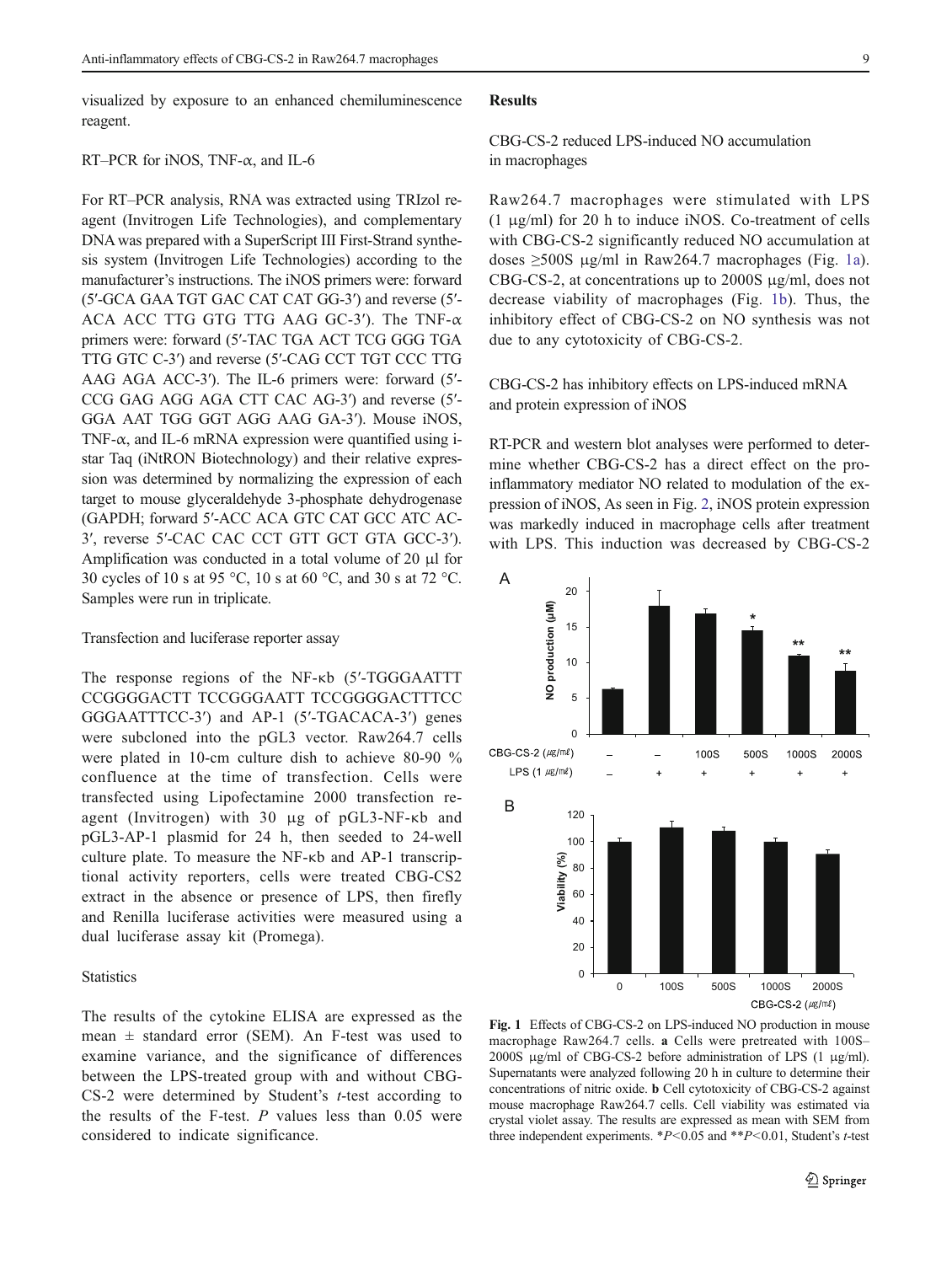<span id="page-3-0"></span>

Fig. 2 Effects of CBG-CS-2 on the expression of iNOS protein and mRNA in macrophage Raw264.7 cells. Cells were treated with two concentrations (500S and 1000S μg/ml) of CBG-CS-2, with or without LPS (1  $\mu$ g/ml) for 20 h. a Total cellular proteins (50  $\mu$ g) were separated and blots were probed with specific antibodies. b iNOS mRNA in Raw264.7 cells was assessed by RT-PCR. The experiments were repeated three times, and similar results were obtained

treatment in a dose-dependent manner. Furthermore, RT-PCR analysis revealed that the expression of the iNOS gene was correlated with its protein levels (Fig. 2b).

LPS-induced TNF-α production was inhibited by CBG-CS-2 in macrophages

To analyze whether CBG-CS-2 has an effect on the proinflammatory cytokine, TNF-α, its secretion and expression in macrophages were measured using cytokine ELISA kits and RT-PCR. Treatment of LPS-activated cells with CBG-CS-2 led to significantly reduced secretion of TNF- $\alpha$  in Raw264.7 macrophages in a dose-dependent manner (Fig. 3).

CBG-CS-2 reduced the activities of NF-κB and AP-1 in macrophages

Since our results indicated that CBG-CS-2 affects iNOS expression and TNF- $\alpha$  secretion, we focused our interest on the two pivotal transcription factors critical in iNOS and TNF- $\alpha$ induction, i.e. NF-κB and AP-1 (Xie, Kashiwabara et al. [1994;](#page-5-0) Kristof, Marks-Konczalik et al. [2001](#page-4-0)). To investigate whether CBG-CS-2 could affect the activities of NF-κB and AP-1, a luciferase assay was conducted using macrophage cell



Fig. 3 Effects of CBG-CS-2 on LPS-induced pro-inflammatory cytokine production in macrophage Raw264.7 cells. Cultures were treated with several concentrations (100S, 500S, and 1000S μg/ml) of CBG-CS-2, with LPS (1  $\mu$ g/ml). **a** TNF- $\alpha$  secretion was measured in culture media using an ELISA kit. The results are expressed as mean with SEM from three independent experiments. Double asterisks  $(**)$  represent  $P<0.01$ , Student's t-test. b The mRNA expression of the pro-inflammatory cytokines, TNF-α and IL-6, was analyzed via RT-PCR. The GAPDH (glyceraldehyde 3-phosphate dehydrogenase) gene was used as a control

lysates. CBG-CS-2 in fact significantly reduced the LPSinduced activities of both NF-κB and AP-1 (Fig. [4\)](#page-4-0).

## Discussion

In this study we report that CBG-CS-2 reduces LPS-induced NO accumulation and inflammatory cytokine secretion in Raw264.7 cells. In this study, CBG-CS-2 seems to mediate NO reduction via inhibition of iNOS expression due to inhibited activation of NF-κB and AP-1.

The inhibition of iNOS in macrophages represents an important pathological mechanism in diverse inflammatory processes. Therefore, the regulatory mechanism of NO production represents a potential target for pharmacological intervention. In this context it is interesting that pretreatment of macrophages with CBG-CS-2 attenuates LPS-induced NO production.

Cordyceps (CS) is a traditional Chinese herb with various effects, including immune modulation (Li, Chiang et al.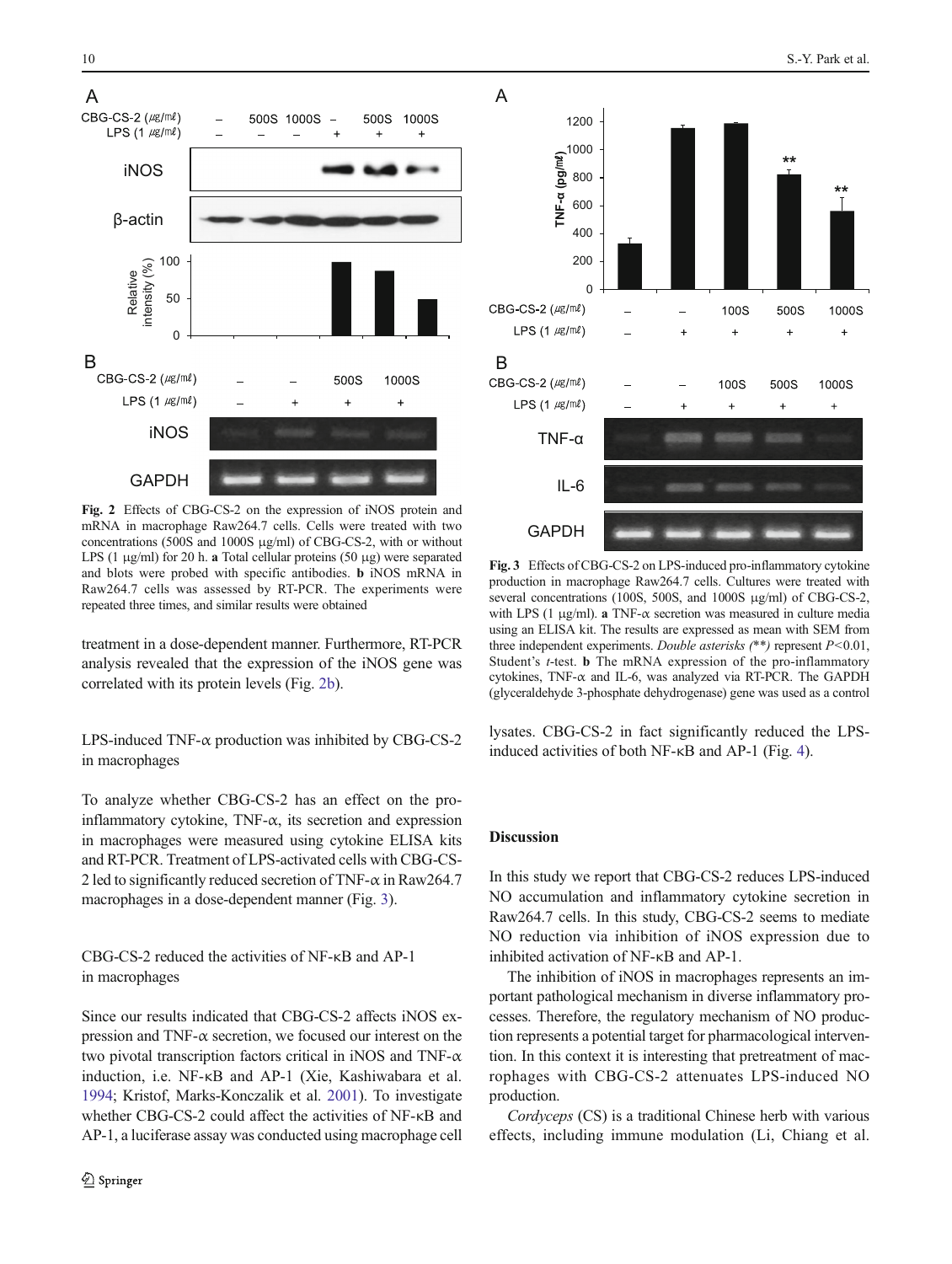<span id="page-4-0"></span>

Fig. 4 CBG-CS-2 inhibited LPS-induced NF-kB activation and AP-1 activity in macrophage Raw264.7 cells. Raw264.7 macrophages transfected with pGL3-NF-kB-Luc or pGL3-AP-1-Luc were stimulated with LPS (1 μg/ml) for 1 h with or without a variety of concentrations of CBG-CS-2 (100S, 500S, 1000S, and 2000S μg/ml). Lysates of these cells were subjected to a luciferase assay. The results are expressed as mean with SEM from three independent experiments. Double asterisks (\*\*) represent P<0.01, Student's t-test

2009). These mushrooms are known to modulate immune responses (Yang, Chen et al. [1999;](#page-5-0) Kuo, Tsai et al. 2001) and are expected to be effective in treating immune-related diseases. The therapeutic effects of these mushrooms, such as suppression of autoimmune diseases and allergy, have often been associated with their immunomodulatory effects (Shin, Lim et al. [2001;](#page-5-0) Shin, Lim et al. [2003](#page-5-0)). Paecilomyces hepiali (PH) is a derivative of Cordyceps sinensis, a fungus that has been shown to have anti-cancer and pro-apoptotic effects (Thakur, Hui et al. [2011\)](#page-5-0).

Despite these reports on the inhibitory potential of Cordyceps toward immune modulation, none of the previous works were able to conclusively characterize the mechanisms responsible for PH-mediated anti-inflammatory effects in macrophages.

In order to evaluate the anti-inflammatory capacity of PH, we analyzed NO production, cytokine (TNF- $\alpha$ ) secretion, and iNOS expression in LPS-induced macrophages with or without CBG-CS-2. Our present investigation clearly shows that CBG-CS-2 is an effective protector against NO generation. Importantly, our investigations provide evidence that CBG-CS-2 most likely attenuates NO production via its inhibitory action on iNOS induction. Nitric oxide synthase induction is predominantly regulated by the two pro-inflammatory transcription factors, NF-κB and AP-1 (Xie, Kashiwabara et al. [1994;](#page-5-0) Kristof, Marks-Konczalik et al. 2001). TNF- $\alpha$  is

Due to the observation that CBG-CS-2 inhibits the expression of iNOS and TNF- $\alpha$ , we evaluated the level of two proinflammatory transcription factors, NF-κB and AP-1, Interestingly, CBG-CS-2 reduces the activation of NF-κB and AP-1. We here demonstrate for the first time that PH (CBG-CS-2) reduces the LPS-induced activation of NF-κB and AP-1 in Raw264.7 macrophages.

In summary, we demonstrated that CBG-CS-2 in pharmacologically relevant doses reduces the expression of crucial inflammatory mediators, i.e. iNOS and TNF-α, in Raw264.7 macrophages. This inhibitory action most likely occurs at the transcriptional level due to interference with the transcription factors, NF-κB and AP-1. This action of CBG-CS-2 may contribute to the anti-inflammatory potential of this biologically active mushroom.

Acknowledgments This study was financially supported by a contract with Ministry of Agriculture、Food and Rural Affairs (MAFRA)/ Korea National Food Cluster (FOODPOLIS to S-W Chae, 2012-01)

Conflict of Interest The authors have declared that no conflict of interest.

Open Access This article is distributed under the terms of the Creative Commons Attribution License which permits any use, distribution, and reproduction in any medium, provided the original author(s) and the source are credited.

#### References

- Bhattarai NK (1989) Traditional phytotherapy among the Sherpas of Helambu, central Nepal. J Ethnopharmacol 27(1–2):45–54
- Buenz EJ, Bauer BA et al (2005) The traditional Chinese medicine Cordyceps sinensis and its effects on apoptotic homeostasis. J Ethnopharmacol 96(1–2):19–29
- Jin CY, Kim GY et al (2008) Induction of apoptosis by aqueous extract of Cordyceps militaris through activation of caspases and inactivation of Akt in human breast cancer MDA-MB-231 cells. J Microbiol Biotechnol 18(12):1997–2003
- Koyama K, Imaizumi T et al (1997) Antinociceptive components of Ganoderma lucidum. Planta Med 63(3):224–227
- Kristof AS, Marks-Konczalik J et al (2001) Mitogen-activated protein kinases mediate activator protein-1-dependent human inducible nitric-oxide synthase promoter activation. J Biol Chem 276(11): 8445–8452
- Kuo YC, Tsai WJ et al (2001) Regulation of bronchoalveolar lavage fluids cell function by the immunomodulatory agents from Cordyceps sinensis. Life Sci 68(9):1067–1082
- Li SP, Yang FQ et al (2006) Quality control of Cordyceps sinensis, a valued traditional Chinese medicine. J Pharm Biomed Anal 41(5): 1571–1584
- Li CY, Chiang CS et al (2009) Two-sided effect of Cordyceps sinensis on dendritic cells in different physiological stages. J Leukoc Biol 85(6): 987–995
- Ng TB, Wang HX (2005) Pharmacological actions of Cordyceps, a prized folk medicine. J Pharm Pharmacol 57(12):1509–1519